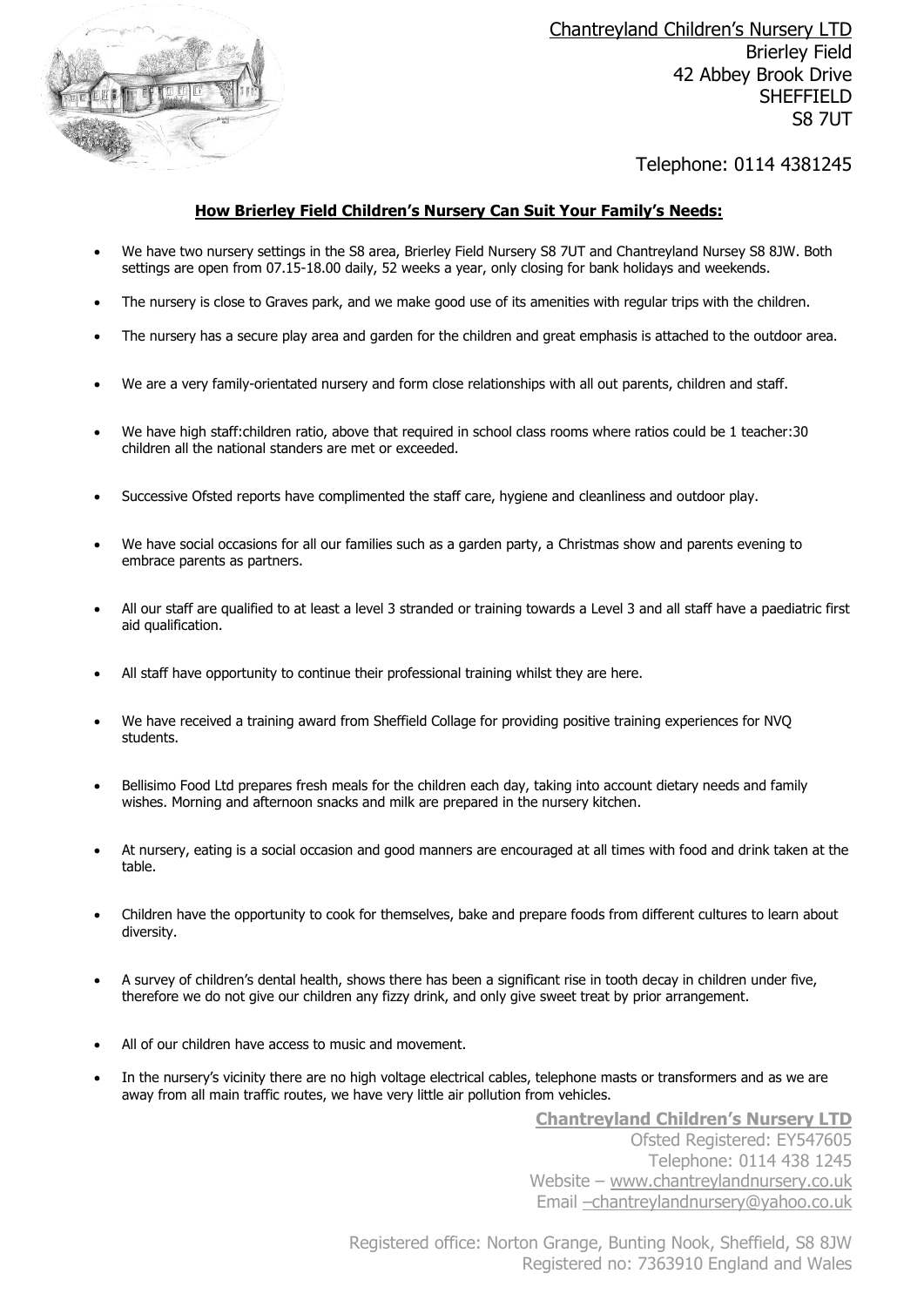

# Telephone: 0114 4381245

## **Nursery Charges**

We are open between the hours of  $07.15 - 18.00$ , 52 weeks a year, excluding bank holidays and weekends.

| Attendance under 6 hours per day                              | £34.80                                         |  |
|---------------------------------------------------------------|------------------------------------------------|--|
| Attendance over 6 hours per day                               | £5.80 per hour                                 |  |
| Term time only contract                                       | 1 day per week in school holidays retainer fee |  |
| Snack and Lunch                                               | £3.20                                          |  |
| Nursery Jumper                                                | £9.50                                          |  |
| Nursery Polo                                                  | £7.50                                          |  |
| 2 year old funding                                            | £7.50                                          |  |
| $15 - 30$ hours funding                                       | £15.50 per day                                 |  |
| Registration fee (Including 2 polos and 1 Jumper when in Pre- | $£50.00 + A$ bond of one month of fees         |  |
| School)                                                       |                                                |  |
| Tea                                                           | Brought from home                              |  |
| <b>Nappies</b>                                                | Brought from home                              |  |
| Formula                                                       | Brought from home                              |  |
| Additional/replacement fobs                                   | £5.00                                          |  |

- We have a minimum day of 6 hours at our Brierley Field setting and a minimum of 8 hours per day at our Norton Grange setting.
- Pre-school children in Blossom room are expected to wear our nursery uniform to help prepare them for school.
- Families will be provided a costing sheet which will state the fees per month over 12 months period.
- Fess are due from the first day your child attends nursery.
- Payment must be made on the  $1<sup>st</sup>$  of each month, for example your September invoice must be paid on the  $1<sup>st</sup>$  of September. Returned cheques will incur a £15.00 charge for our bank costs and £5.00 per day for late payments.
- Payment can be made through, card at nursery or over the phone, cheque, cash, childcare vouchers, Tax Free Childcare or bank transfer. Please talk to a staff member in the office for further information or please look on [https://www.childcarechoices.gov.uk/.](https://www.childcarechoices.gov.uk/)
- Once your child is eligible for Nursery Education Funding, we will apply to Sheffield Local Authority for the funding.
- Your child will normally have 3 settling in sessions before their start date. These will be free of charge.
- Families will need to provide nappies, wipes, formula and any comforters your child likes to have.
- Full payment is required for your child's sickness, holidays, occasional absence and bank holiday's. If we are able to, we will offer a swap day for these days.
- Late collection of children can cause problems. Where it is necessary to retain staff to cover the late collection, we reserve the right to make additional charges of £5.00, which will be added to the following months account.

**Chantreyland Children's Nursery LTD** Ofsted Registered: EY547605 Telephone: 0114 438 1245 Website – [www.chantreylandnursery.co.uk](http://www.chantreylandnursery.co.uk/) Email –[chantreylandnursery@yahoo.co.uk](mailto:–chantreylandnursery@yahoo.co.uk)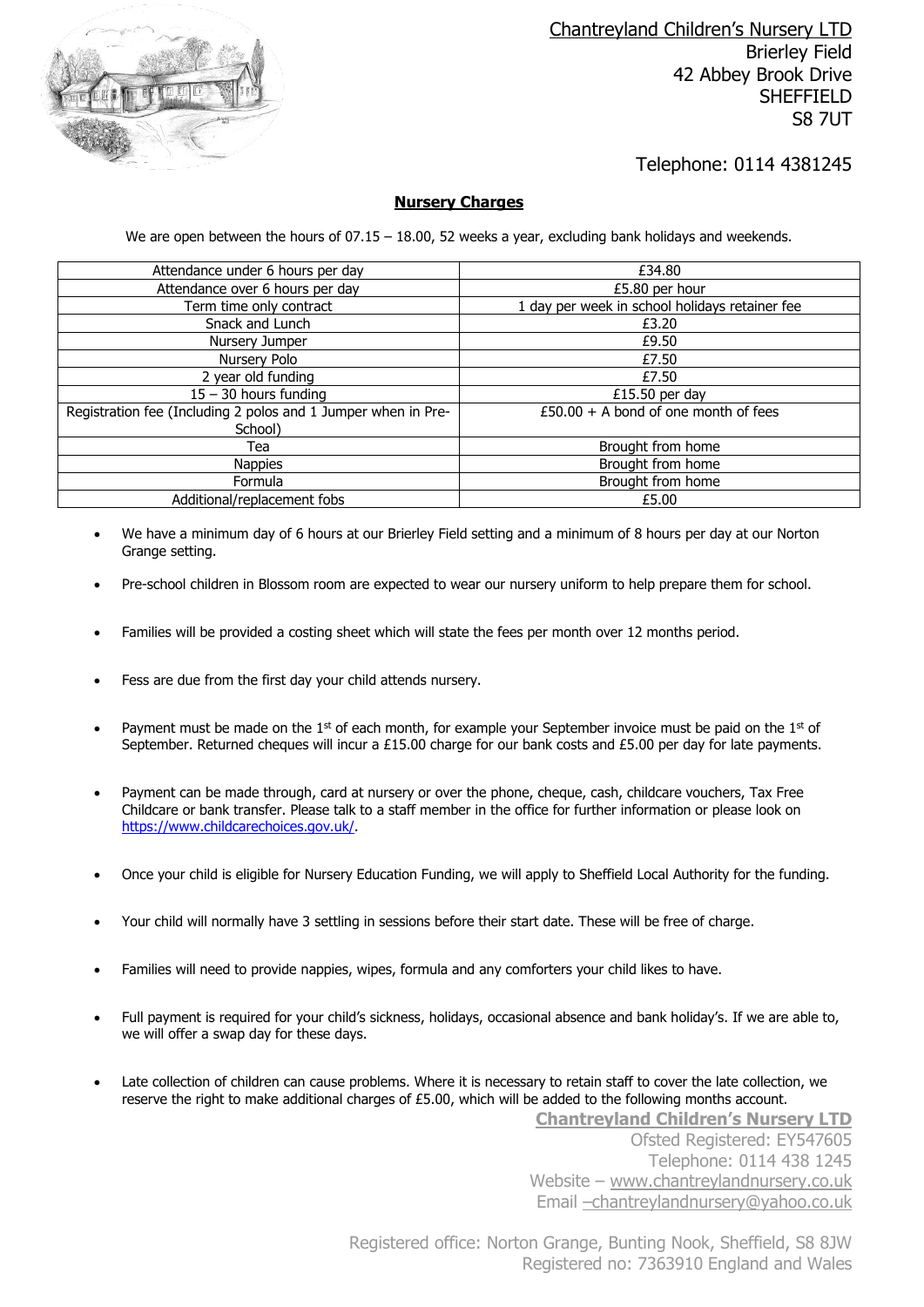

Chantreyland Children's Nursery LTD Brierley Field 42 Abbey Brook Drive SHEFFIELD S8 7UT

Telephone: 0114 4381245

#### **Nursery reservation agreement**

• We request a non-refundable registration fee of £50.00 to secure a place. This enables us to agree the terms of the contract with you, all of the nursery administration, 2 polos and 1 jumper once in Pre-School and for 2 security access fobs. You will also be required to pay a bond of one month's fee's on registration which will be allocated to your final invoice.

## **Codes of practice**

- The nursery has a number of policies for you to read, including behaviour, equal opportunities, SEN policy and others to assist the efficient operation of the nursery.
- The nursery inspection reports are available to read online or ask to see our paper copy. Parents may access the reports on [www.ofsted.gov.uk.](http://www.ofsted.gov.uk/)
- At the nursery we comply with fire, food, health and safety codes of practice. All staff have completed first aid, food safety, health and safety and fire safety.
- The nursery has a special needs co-ordinator and a child protection officer, to help support and difficulties a child may have.
- At nursery we do take photograph activities and events only using the official nursery cameras. They are displayed for all parents to see. It is management and room seniors decision to use the camera.

## **Nursery education funding**

- The term after your child turns three years old, s/he is entitled to the nursery educational funding, which is administered through the educational department of Sheffield Council.
- A child is entitled to 15 hours for the duration of the council's school term. These can vary from 10 to 14 weeks in length but always 38 weeks a year and always 570 hours per annum.
- If you use 15 hours, the value at the current rate of funding would be approx., £2,394 per annum and families qualifying for 30 hours would have twice that value.
- The funding rules are complex but the full value is credited to the child's account so the family pay less during the funding weeks.

**Chantreyland Children's Nursery LTD** Ofsted Registered: EY547605 Telephone: 0114 438 1245 Website – [www.chantreylandnursery.co.uk](http://www.chantreylandnursery.co.uk/) Email –[chantreylandnursery@yahoo.co.uk](mailto:–chantreylandnursery@yahoo.co.uk)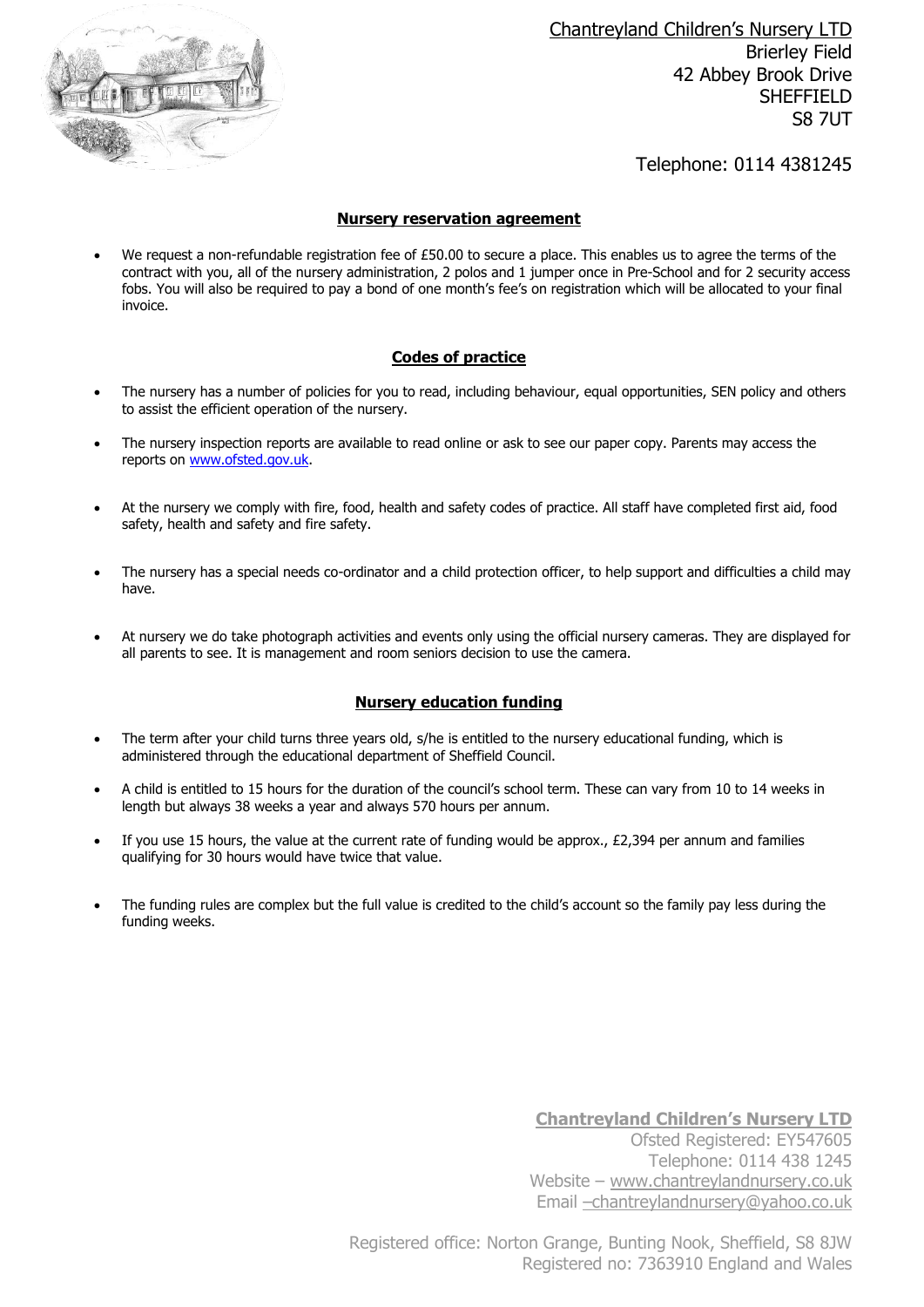

# Telephone: 0114 4381245

### **Funded Nursery Charges**

We are open between the hours of 07.15 and 18.00, 52 weeks a year, excluding bank holidays.

| Room                                                   | Toddler              | Pre-School             |
|--------------------------------------------------------|----------------------|------------------------|
|                                                        | (2 year old funding) | (3-4 year old funding) |
| Additional time per hour                               | £5.80                | £5.80                  |
| Additional charge per day including<br>snack and lunch | £7.50                | £15.50                 |
| Tea                                                    | Brought from home    | Brought from home      |

- Funded sessions only operate within the school term.
- Funded sessions can be topped up with paid hours and extended weeks.
- Fees are due from the day your child starts nursery.
- Payments must be received by the  $1<sup>st</sup>$  of each month. Returned cheques will incur a £15.00 charge for our bank costs. Late payments will incur a £5.00 charge.
- Payments can be made by, cheque, cash, card, childcare vouchers or credit transfer or the tax free childcare system.
- If your child is eligible for funded education learning, we will apply to the Sheffield City Council for the funding. When we receive confirmation your child id eligible for FEL we will advise you accordingly.
- Your child will normally have several settling in visits before their start date. These visits will not incur a charge.
- Late collection of children can cause a problem. Where it is necessary to retain staff to cover the late collection we reserve the right to make an additional charge of £5.80 per hour, which will be added to the following months account.

### **Our Nurseries contact information:**

**Brierley Field Children's Nursery Ltd** 42 Abbey Brook Drive Sheffield S8 7UT 0114 438 1245

**Chantreyland Children's Nursery Ltd** Norton Grange Bunting Nook **Sheffield** S8 8JW 0114 274 5240

> **Chantreyland Children's Nursery LTD** Ofsted Registered: EY547605 Telephone: 0114 438 1245 Website – [www.chantreylandnursery.co.uk](http://www.chantreylandnursery.co.uk/) Email –[chantreylandnursery@yahoo.co.uk](mailto:–chantreylandnursery@yahoo.co.uk)